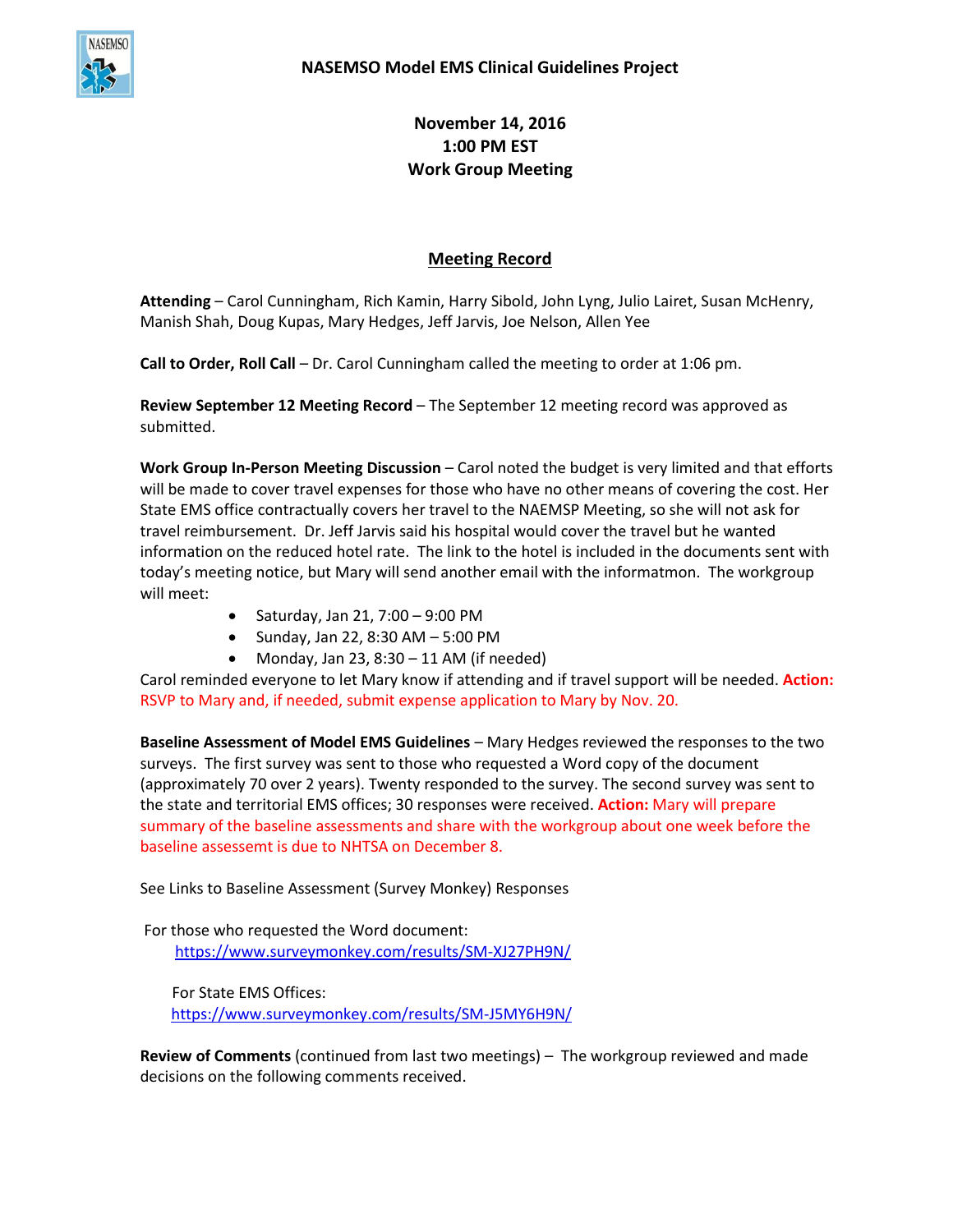

Tachycardia "with a pulse" is redundant - "Tachycardia" – *This is from ACLS. Do not remove it.* Add "Traumatic Arrest" – *This is addressed elsewhere (under cardiac arrest or trauma).* "Altitude Sickness" and "Altitude Illness" seem redundant *– The workgroup did not see a need to amend the title of this chapter*

"Dead on arrival" and "Determination of Death/Withholding" seem redundant – *The workgroup did not see a need to amend the title of this chapter.* Add "Rapid Sequence Intubation" and decision trees a.la. Welles "Emergency Airway Management" – *Doug Kupas and others said we make an important statement by not including RSI.*

Add Ventilator Management – *Allen Yee said there may be a need for post-invasive airway management. It was decided to include ventilatory parameters and not discuss specific management of the ventilator.*

*Comments from Ian D Berghorn, Paramedic, Windsor EMS, US Army, CT (speaking as individual) \_\_\_\_\_\_\_\_\_\_\_\_\_\_\_\_\_\_\_\_\_\_\_\_\_\_\_\_\_\_\_\_\_\_\_\_\_\_\_\_\_\_\_\_\_\_\_\_\_\_\_\_\_\_\_\_\_\_\_\_\_\_\_\_\_\_\_\_\_\_\_\_\_\_\_\_\_\_\_*

I think there needs to be a distinction between diagnostic pathways and therapies. This document (like most EMS protocols) seems to use them interchangeably. You should have the diagnostic pathways (patient with inadequate blood glucose, patient with myocardial infarct, patient with burns) in the first section and link them to the therapeutic guidance (e.g., managing pain, managing inadequate ventilatory effort, managing bronchoconstriction, managing inadequate coronary perfusion, managing re-entrant dysrhythmias, etc) in the second. That would eliminate a lot of repetition throughout the document.

*Carol pointed out that when links are included, it may not work well when harvesting out a section. Rich added that linking works well when using the document electronically, but many are still using a hard copy in a 3-ring binder. Also, electronic links do not work well in disasters. John Lyng said electronic devices are increasingly used and the more we can eliminate reduncancies, the better and more palatable it would be. Also, it makes the review and revision process much more difficult if it is in multiple places. Alhough we may not be ready to change the format, it may be helpful to decrease redundancy by increasing reference from one place to another in the document.*

*Comment from Scot Phelps, Paramedic x 29 yrs, Attny, Ambulance Science Fellowship Program, NY (speaking as individual)*

Should LVADs and other external cardiac devices have a guideline or are they covered elsewhere in the guidelines? There is variable in the way information is presented to EMS in regards to treatment options based upon who teaches the class. Having a standardized approach may be beneficial.

## *Comment from John Spencer, Paramedic, CT DPH OEMS (speaking as individual)*

LVAD - Care for LVAD (left ventricular assist device) patients. We have several of these patients in our service area.

*Allen said there will be some guidance issued shortly in Circulation on LVAD devices. The workgroup decided to wait until the new information is published.*

BLS Patient - Another item is some guidance for crews to use in determining when a patient can be considered a BLS patient. In our service area we have some of our units staffed with a paramedic and an EMT. The question, which is very gray, is when can the paramedic let the EMT attend on the